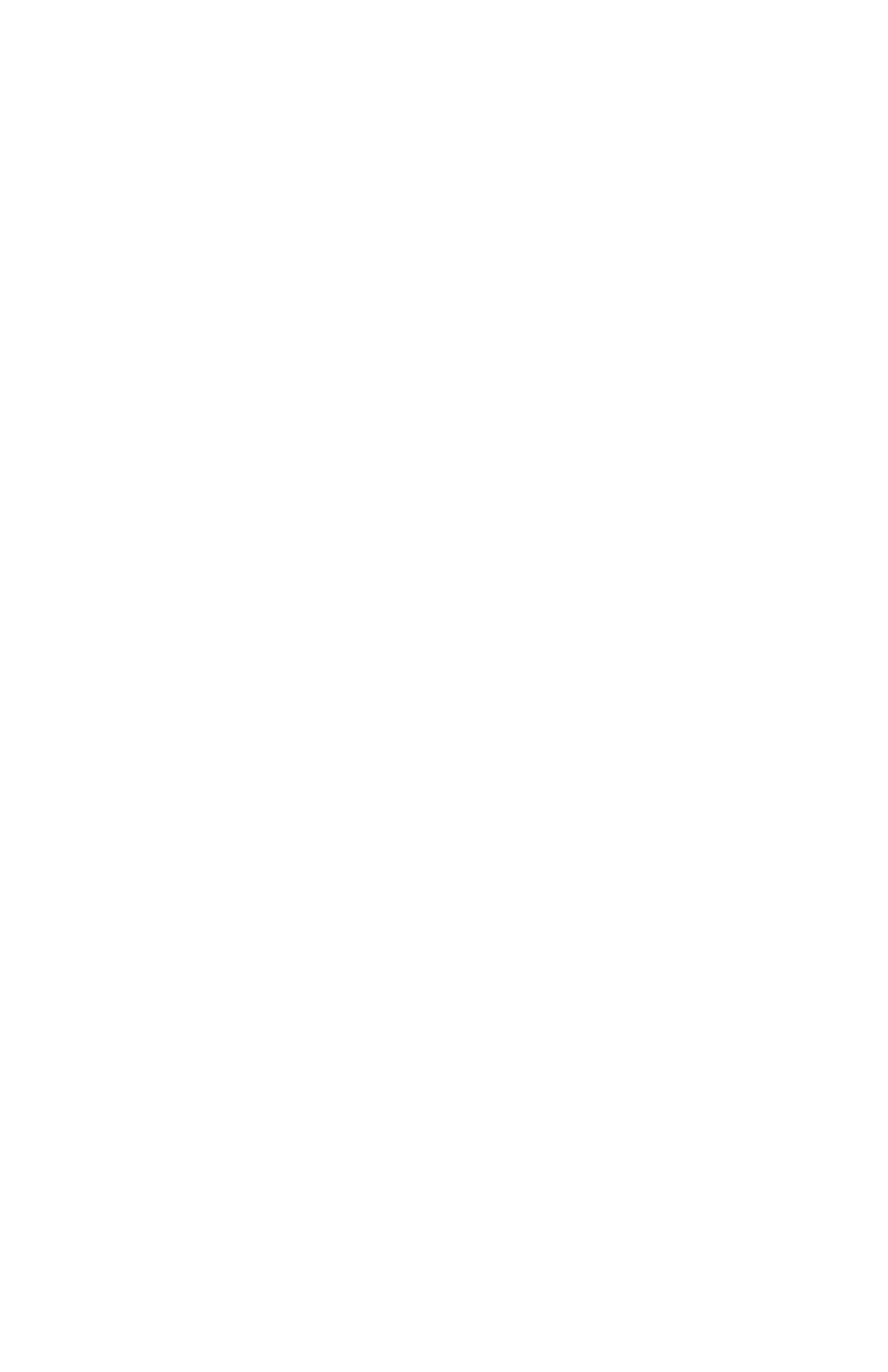## **Screens and Thresholds**

#### **Curated by Raymond Boisjoly**

The anthropologist Eric Michaels, writing about the circulation of Western media within Australian Aboriginal communities, noted that there was a side benefit to the broadcast of soap operas that at first seemed counterintuitive: soap operas provided Aboriginal peoples with access to Western culture in a manner that made Western peoples seem somewhat relatable. These Westerners were not the church officials and colonial administrators of daily life; these were people involved in drama, who could be talked about in familiar ways, even gossiped about.

Likewise, contemporary art, with its own niche market and specialized audiences, can serve to translate, and render accessible, complex phenomena in peculiar ways.

Much of Mike MacDonald's work from the 1990s was informed by the late artist's concern for butterflies, and demonstrated the importance of these creatures to our knowledge of medicinal plant life. Butterfly (1996) presents an assortment of species arranged in a grid; these butterflies, however, are not actual specimens, but images captured from television screens. McDonald hints here that our understanding of the world and the life within it is not directly accessed through the objects of our interest, and that our knowledge is not our own. Our understandings are thoroughly mediated; words frame thought in the way a butterfly will lead us to a much needed remedy for what ails us.

Oversight II: Monk's Mound (2016), by American artist Karthik Pandian, visualises the discrepancy between the variability of objects and the rationalised systems of measure-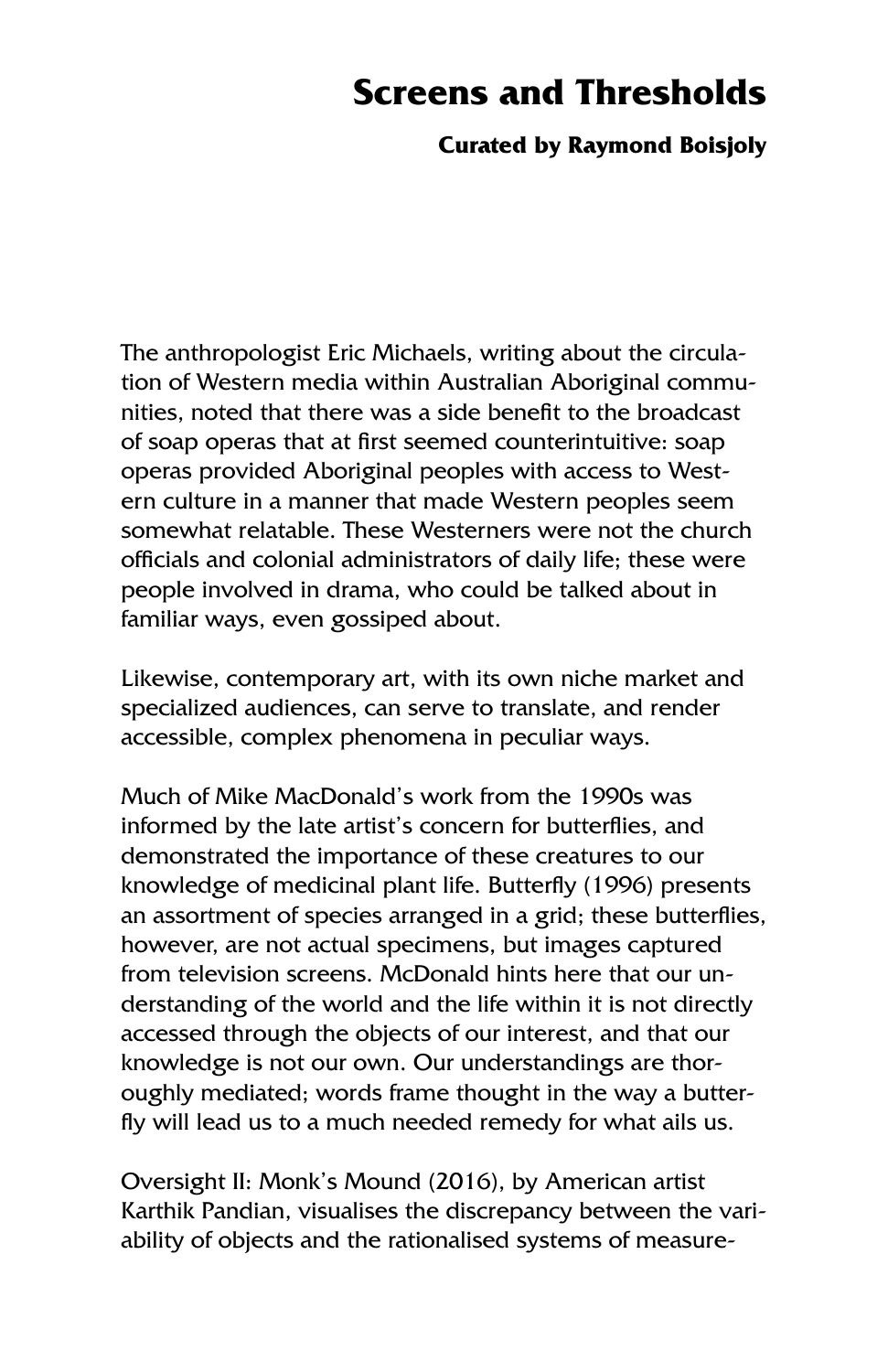ment and classification that we impose in order to quantify and understand them. A single shell, photographed in the light of the sun, casts a digitally altered shadow on the gridded background of a self-healing cutting mat. The grid provides a sense of scale and legibility, but its usefulness as a measuring tool is diminished by the shadow of the shell. The slide projector sits atop a sculptural assemblage composed of a rammed-earth tablet and a gridded stand, inside of which an object constructed of synthetic hair and mirrors is suspended from an integrated rope. Cage-like, the grid contains and at the same time illuminates whatever discrepancies might appear.

little resistances (2015), a body of work by Montreal-based artist Scott Benesiinaabandan, maps the distance between images suggestive of personal memory and more overtly political images picturing Indigenous resistance—between familial relations and anti-colonial struggle. The snapshots were acquired by Benesiinaabandan while attempting to extract information about his birth family from various government agencies through bureaucratic channels; the pictures of indigenous activism were gleaned from journalistic sources. Paired images, crumpled to create three-dimensional forms, were then placed on a flatbed scanner to be captured and rendered on a shared visual plane, thereby formalizing their relations spatially. The pairings have each been given their own title; or perhaps it would be more accurate to say that their relations have been named: little resistances: marykennethagnes|oka, little resistances: mary|ezln, or norman|ipperwash—one half, ostensibly familiar images of Native grandmothers, aunts, uncles; the other half, images we should all know, from EZLN to Oka and Idle No More. The complex ways that Indigenous peoples frame their connections to one another as Indigenous people are thus made visible. Relations given a form, a connection, a belonging.

BC artist Krista Belle Stewart's Indian Artists at Work (2016) is conceived in response to the varied framings and representations of Indigenous peoples and their artistic and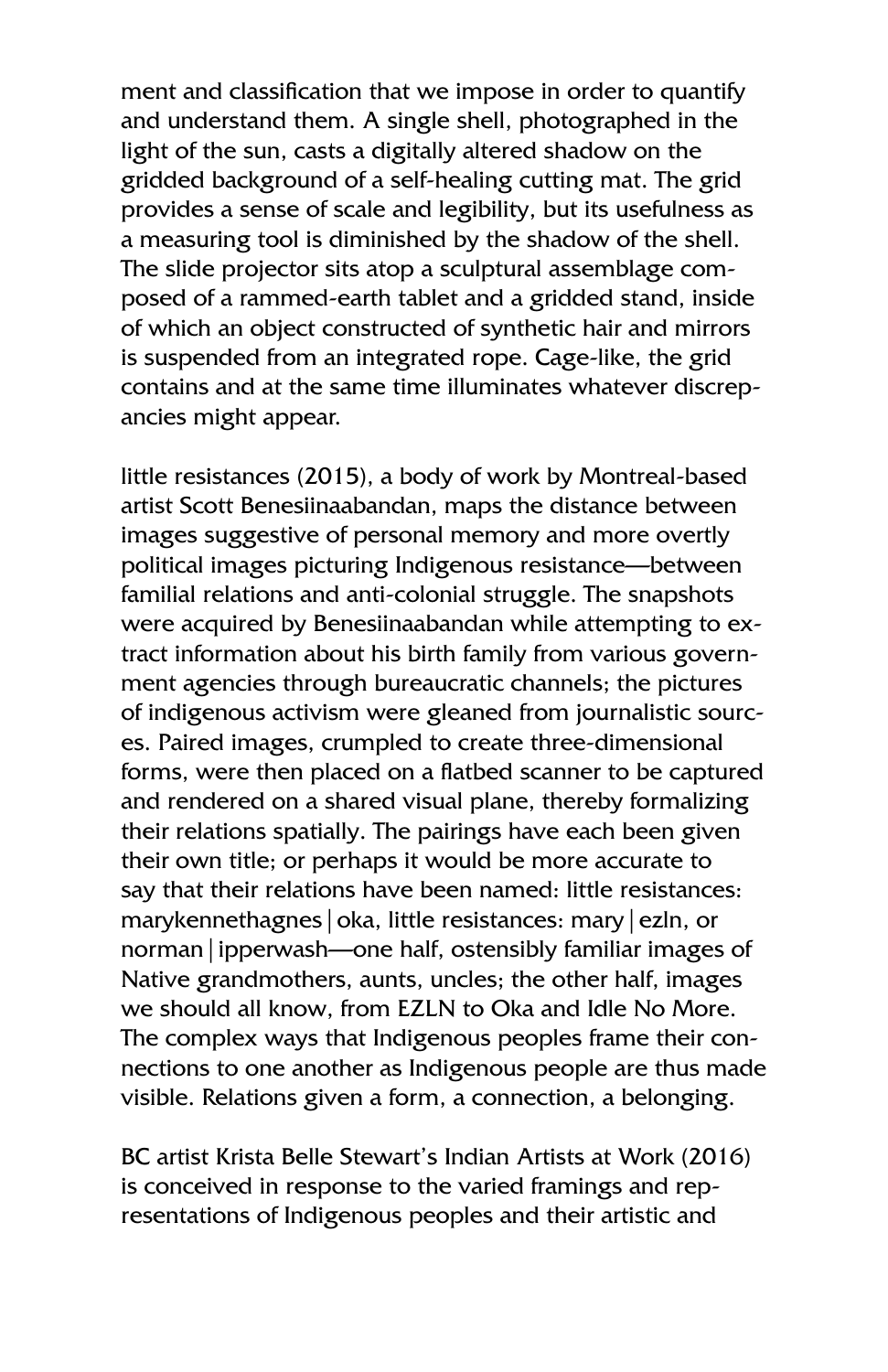cultural production. Visually, the work uses the title page of Ulli Seltzer's 1976 book Indian Artists at Work as the basis for an expansive grid of coloured rectangles. Seltzer's book portrays Indigenous artists from throughout BC in the landscape and their studios, and in relation to photographs of their work. The focus of the book is ethnographic, describing cultural worlds and material practices. Images are accompanied by brief contextualizing captions containing biographical data, ethnographic commentary, material and technical specifications, historical considerations, and information about the circulation of objects within a given community. Extensive quotations from the photographed artists are displayed prominently, but are largely unattributed, though they follow a certain convention: each quotation appears proximate to images of carvers, weavers, basketand blanket-makers. It is as if the quotations did not require a speaker when the images could speak for them.

Stewart developed previous iterations of Indian Artists at Work in relation to the work of Tsimshian photographer Benjamin Haldane and the Cherokee painter Leon Polk Smith, who engaged in the emergent practices of their times rather than reproduce established traditions, thus complicating the framing of Indigenous cultural practitioners in Seltzer's book. Polk Smith, in particular, made geometric abstract paintings and images that are not easily understood in relation to his varied cultural identities and community belongings. Stewart has incorporated some of his works on paper for this new version of Indian Artists at Work. Untitled works from 1969, 1972, and 1979 accompany her coloured grid. Displayed individually, the works cycle through, in reverse chronological order, embodying the transformations of Stewart's ongoing engagements with Seltzer's book.

Negotiating transformations of a different sort, the multichannel video installation Gallup Motel Butchering (2011), by the New Mexico-based art collective Postcommodity, documents the butchering of a sheep in a motel bathtub in Gallup, New Mexico, located on traditional Navajo lands—a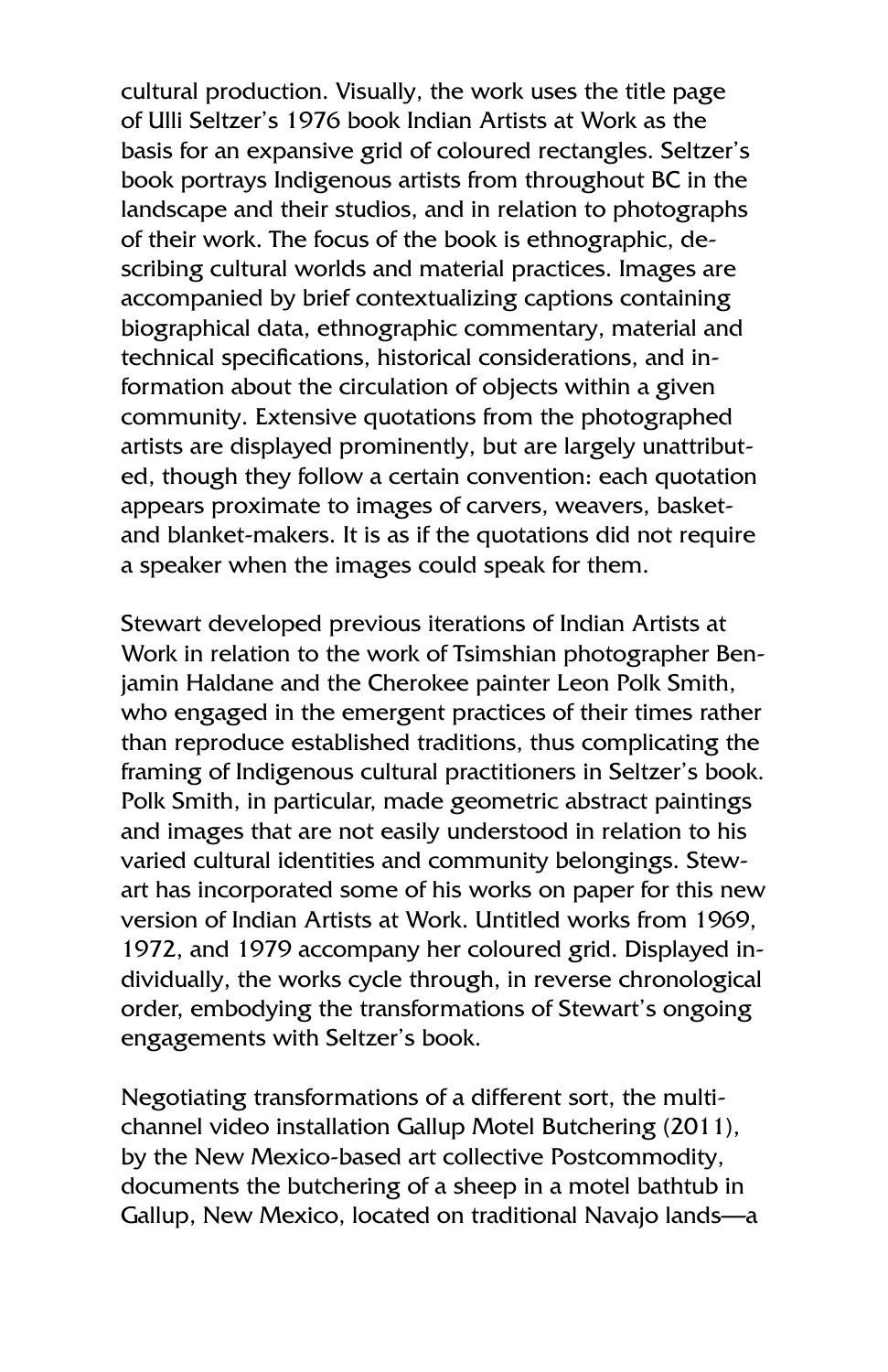transitory space that contrasts with romantic assumptions about the observance of traditional subsistence activities within rustic wilderness or rural spaces. The woman in the video is relatively inexperienced at butchering. She is, however, a former candidate for Miss Navajo, a competition that requires contestants to butcher sheep as a display of their capacity to provide food for their families. Gallup Motel Butchering communicates her willingness to learn these processes and demonstrate them for others, circumstances that point to both cultural transference and survival.

What is Good for the Future, What was Good for the Past?, a new work by northern BC artist Tricia Livingston, is informed by attempts to regulate the production and consumption of alcohol in "dry" communities. Alongside a video demonstration of how to create a simple alcoholic beverage, the installation incorporates materials involved in the production of this illicit booze: yeast, milk jugs, fruit, and a Rubbermaid container wrapped in blankets. The small-scale production of alcoholic beverages for personal consumption and limited sale results in complex cultural and economic practices. Yeast is bought and sold at inflated prices, the booze produced is sold for high sums, and a local vernacular concerning the production and consumption of these beverages is elaborated. Drawing on the means and conventions of communicating knowledge in online environments such as YouTube, the video tutorial mediates a localized practice typically taught in face-to-face encounters, and gives it a distributed life.

The works in Screens and Thresholds are engaged with the production of varied knowledges: cultural, political, social or scientific. Screens carry information from one place to another and function as an interface gesturing to a now knowable and somewhat contained entity. Our knowledge of the world is transformed by our sensory apparatus. To pass through this apparatus—in our encounter with a world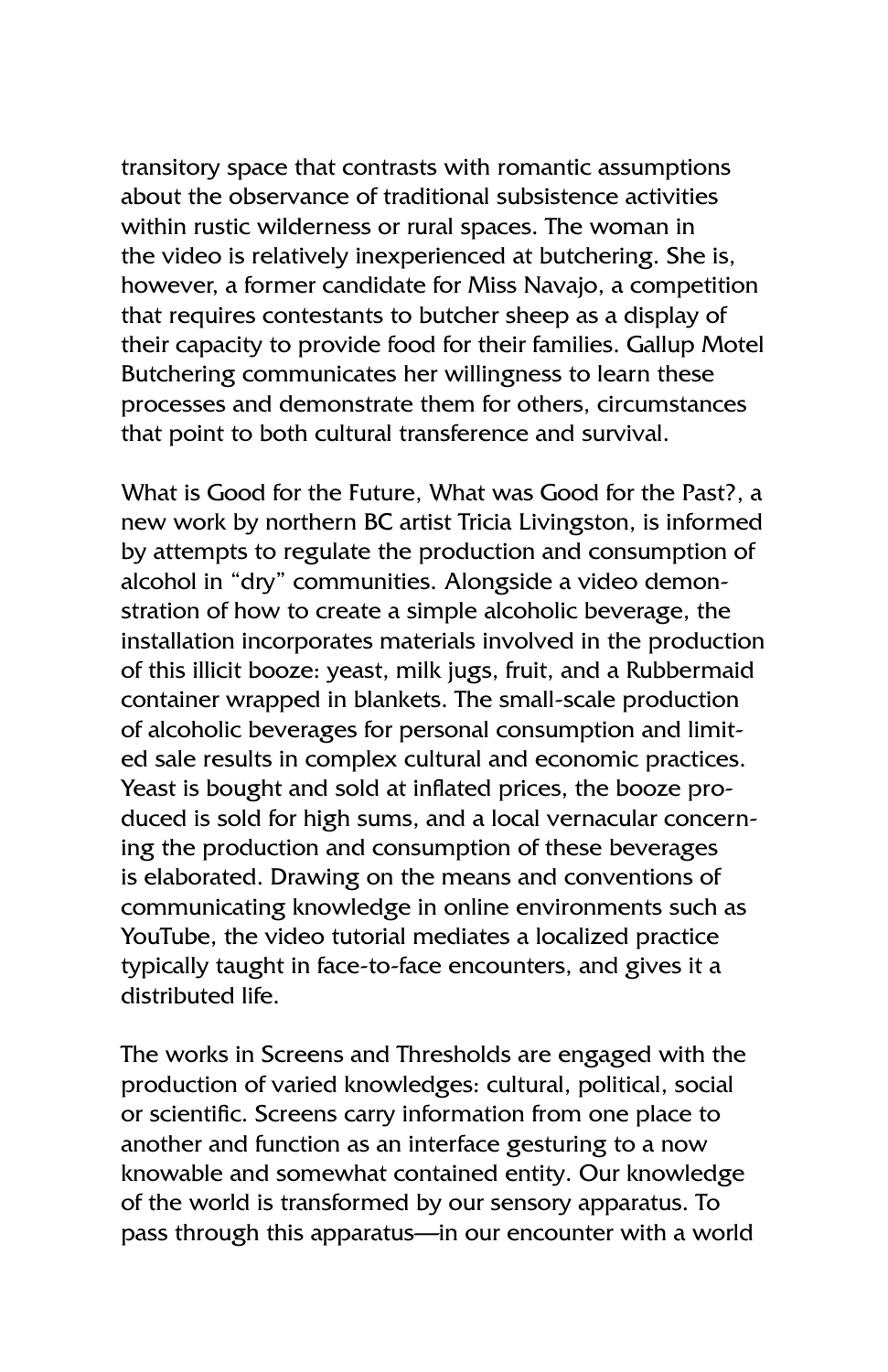that exceeds it—articulates the mutable threshold of experience. Art is a way to exercise and renew our capacity to reflexively experience phenomena that have become habitual or that seem to function transparently. To knowingly mediate is to deliberately consider the ways knowledge or understanding may be produced, accessed or communicated. The challenge is in foregrounding these processes so as to understand them as a general condition of knowledge. Differing mediations bring differing encounters with what may be known. In all of these works, an encounter, with very real stakes, is staged.

Raymond Boisjoly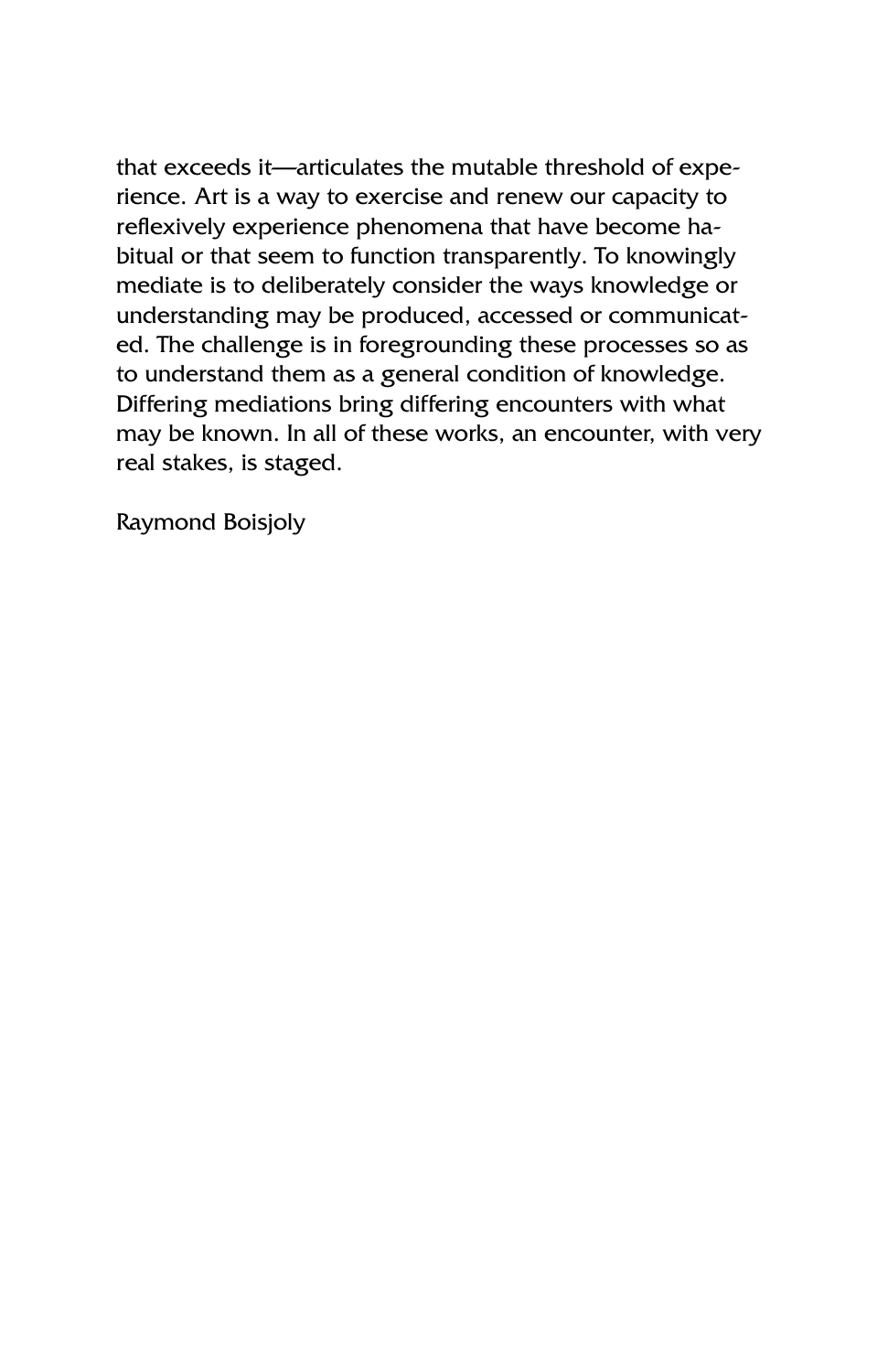# **Centre Gallery** left to right

Scott Benesiinaabandan little resistances: mary/ezln, 2015 inkjet on vinyl

Karthik Pandian Oversight II: Monk's Mound, 2016 81 (35mm) slides, rammed earth, mason's line, costume wig, one-way-mirror glass and powder-coated steel

Scott Benesiinaabandan little resistances: marykennethagnes/oka, 2015 inkjet on vinyl

Mike MacDonald Butterfly, 1996 C-print Courtesy Jesse McKee

# **East Gallery**

**Postcommodity** Gallup Motel Butchering, 2011 Four-channel video installation with sound, 6:05 min.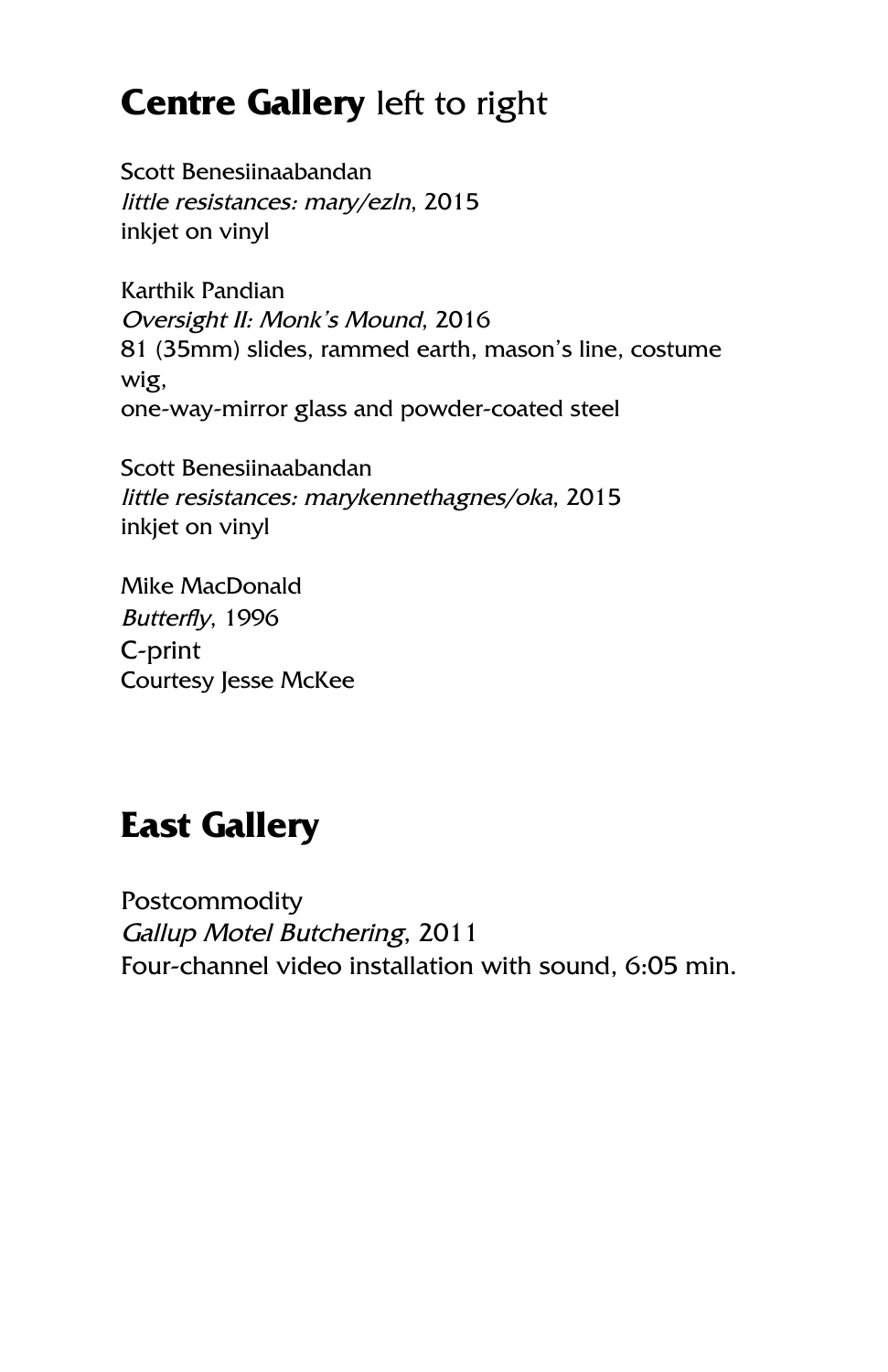## **West Gallery** left to right

Scott Benesiinaabandan little resistances: homecoming/charlottetown, 2015 inkjet on vinyl

Scott Benesiinaabandan little resistances: norman/ipperwash, 2015 inkjet on vinyl

Krista Belle Stewart Indian Artists at Work, 2016 acrylic paint and vinyl installation with 3 Leon Polk Smith works rotated during the exhibition:

> Leon Polk Smith Untitled, 1979 Collage elements, graphite, and gouache on paper Collection of the Vancouver Art Gallery, Gift of Ian Davidson (VAG 91.43.8)

Untitled, 1972 Collage elements, and graphite on paper Collection of the Vancouver Art Gallery, Gift of Ian Davidson (VAG 91.43.9)

Untitled, 1969 Gouache and graphite on paper Collection of the Vancouver Art Gallery, Gift of Ian Davidson (VAG 91.43.10)

Tricia Livingston

What Is Good For the Future, What Was Good For the Past? 2016

video, 42 min. 35 sec., 27 bricks of yeast, 4 L. milk jug, woven hunting bag, Rubbermaid bin, blankets

Scott Benesiinaabandan little resistances: inm/mary, 2015 inkjet on vinyl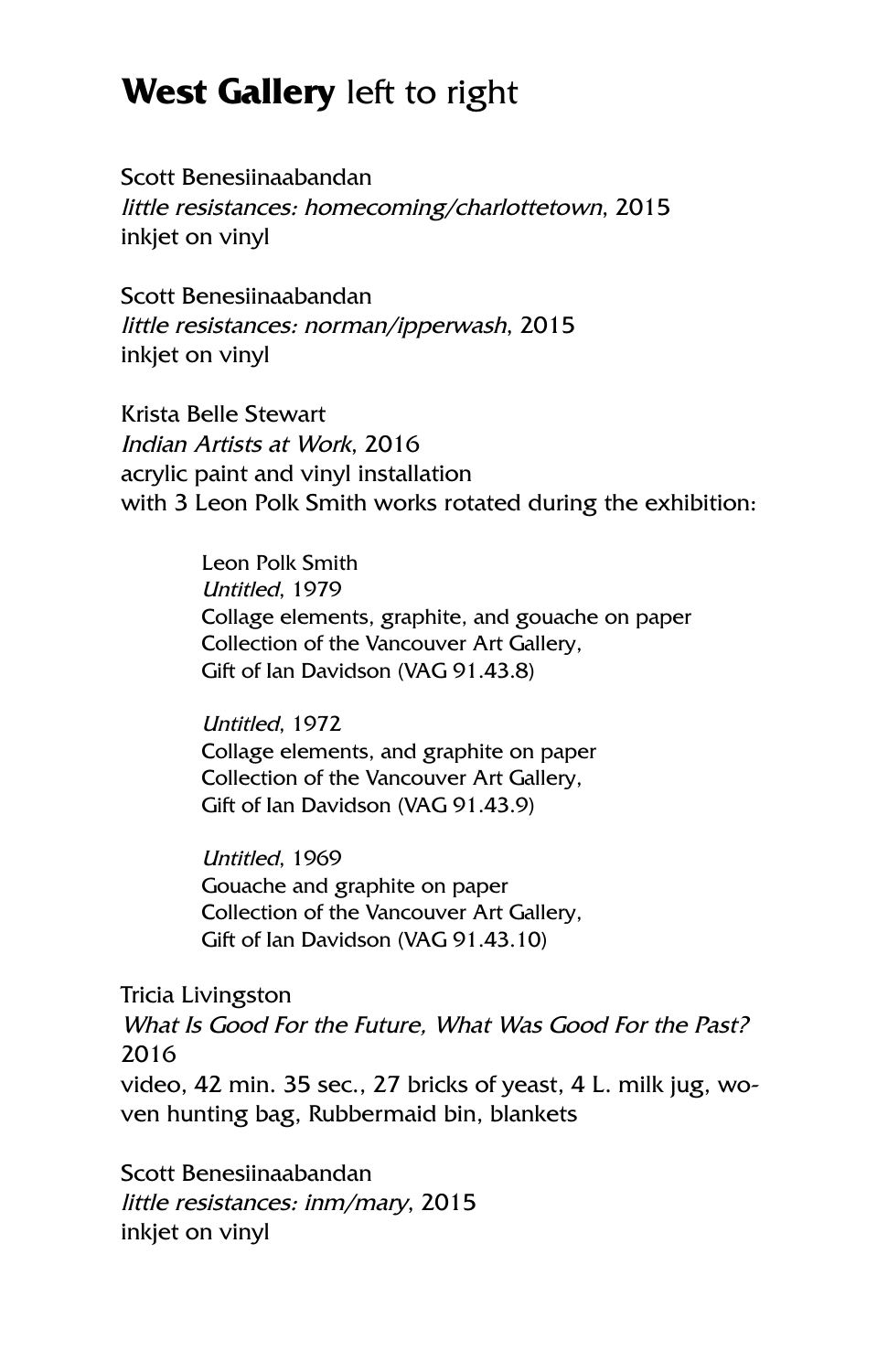# **Biographies**

**Scott Benesiinaabandan** is an Anishinabe intermedia artist living in Montreal, who works primarily in photography, printmaking, and video. His work has been included in group exhibitions such as our land, together, Harbourfront Centre, Toronto; Fifth World, Mendel Art Gallery, Saskatchewan; and GHOSTDANCE: Activism, Resistance, Art, Ryerson Image Centre, Toronto. He has had residencies in Australia and Ireland.

**Tricia Livingston** is an Indigenous artist currently living and working on her home territory in northern British Columbia. She holds a BFA in Photography and Art History from Concordia University and she participated in a thematic residency at the Banff Centre in 2014. Her work concerns itself with ideas of remoteness, displacement, recovery, and revitalization and the ways these concepts can be used to converse with institutional archives.

**Mike MacDonald**, of Mi'kmaq ancestry, lived in Vancouver for more than two decades in the 1980s and '90s. A multimedia artist, he was a video art pioneer whose works were featured in exhibitions worldwide, including the Canadian Museum of Civilization in Hull, Quebec; the Heard Museum in Phoenix, Arizona; the Walter Philips Gallery in Banff, Alberta; and the Canadian Cultural Centre in Paris, France. In 1994 he was awarded the prestigious Jack and Doris Shadbolt VIVA Prize. Many of his projects took inspiration from traditional Aboriginal medicine and focused on environmental issues. His ethnobotany research on butterflies resulted in a website, photographs, and numerous butterfly gardens, including one on Presentation House property.

**Karthik Pandian**, who works in moving image and sculpture, lives in Bennington, Vermont. He has had solo exhibitions at The Whitney Museum of American Art, New York; Bétonsalon, Paris; Midway Contemporary Art, Minneapolis;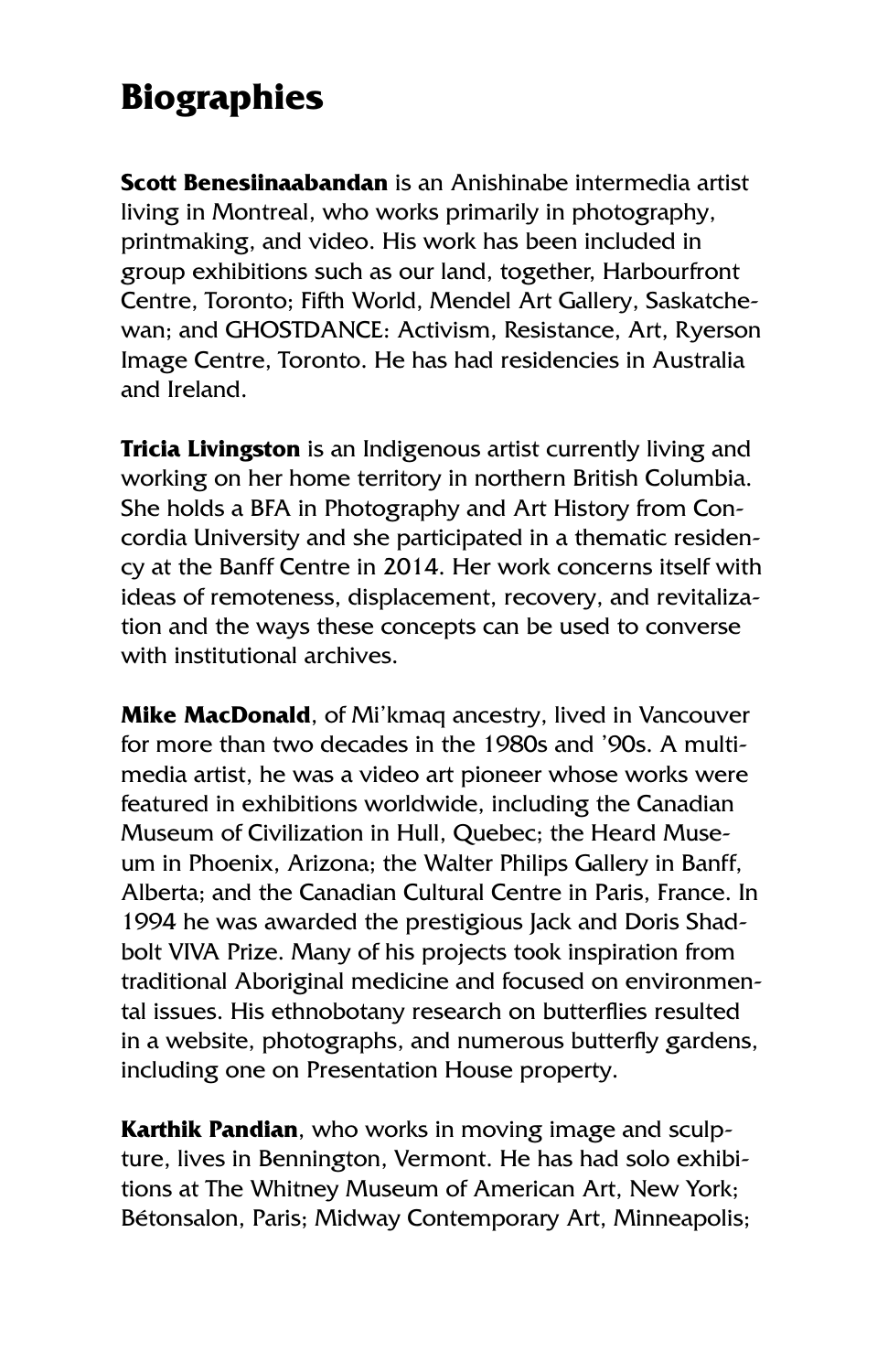and White Flag Projects, St. Louis, amongst others. His work was featured in the inaugural "Made in L.A." biennial at the Hammer Museum; "La Triennale: Intense Proximity" at the Palais de Tokyo, Paris; and the 4th Marrakech Biennale, and in group exhibitions such as Film as Sculpture at Wiels Contemporary Art Centre, Brussels and Repertory at the Palazzo Cavour, Torino.

**Postcommodity** is an interdisciplinary arts collective based in New Mexico, comprising Raven Chacon, Cristóbal Martínez, and Kade L. Twist. Their work has been shown in recent exhibitions, including the 18th Biennale of Sydney; Adelaide International; Scottsdale Museum of Contemporary Art; Contour, the 5th Biennial of the Moving Image, Mechelen, Belgium; Nuit Blanche, Toronto; as well as the historic land-art installation Repellent Fence at the U.S./Mexico border near Douglas, Arizona, and Agua Prieta, Sonora.

**Krista Belle Stewart** has recently had solo exhibitions at the Contemporary Art Gallery, Vancouver, Kelowna Art Gallery, and Mercer Union, Toronto, with group exhibitions at Artspeak, Western Front, and Esker Foundation, Calgary, amongst others. An iteration of Indian Artists at Work will be part of a group exhibition, Vancouver Special: Ambivalent Pleasures, opening at the Vancouver Art Gallery in December. She has an MFA from Bard College, New York. Stewart is a member of the Upper Nicola Band of the Okanagan Nation, and currently lives in Vancouver.

**Raymond Boisjoly** is an Indigenous artist of Haida descent based in Vancouver. He has presented solo exhibitions and projects in numerous galleries, museums and artist-run centres in Canada and elsewhere, including at Catriona Jeffries Gallery, Vancouver; Koffler Centre of the Arts, Toronto; VOX, Montreal. In 2016, he was presented with a VIVA award by the Shadbolt Foundation. Boisjoly is an Assistant Professor of Interdisciplinary Studio in the Department of Visual Art + Material Practice at Emily Carr University of Art + Design. He is represented by Catriona Jeffries Gallery.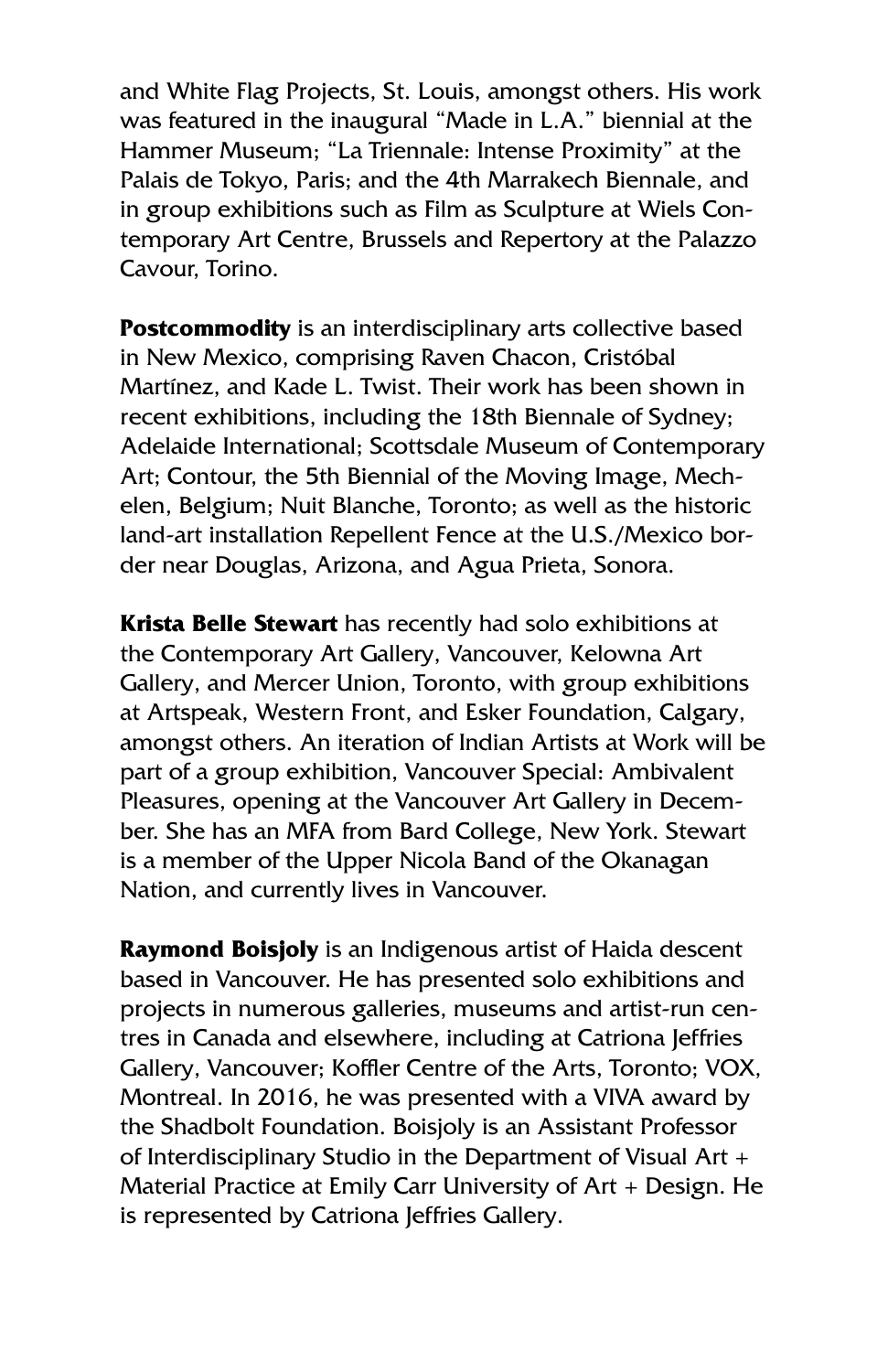## **Public Programs**

**Friday, October 7, 7 PM**: Introduction with Raymond Boisjoly, Tricia Livingston, and Krista Belle Stewart, followed by opening reception

**Thursday, October 13, 8 PM**: Sound performance by **Postcommodity** 

#### **Screens and Thresholds**

October 7 - December 4, 2016

Scott Benesiinaabandan Tricia Livingston Mike MacDonald Karthik Pandian **Postcommodity** Krista Belle Stewart

Curated by Raymond Boisjoly

The exhibition is generously supported by The Audain Foundation

#### **Acknowledgements**

The Presentation House Gallery is grateful for the ongoing support from our funders. The Canada Council for the Arts, the British Columbia Arts Council, the Province of British Columbia, and the City of North Vancouver and the District of North Vancouver through the North Vancouver Recreation and Culture Commission.